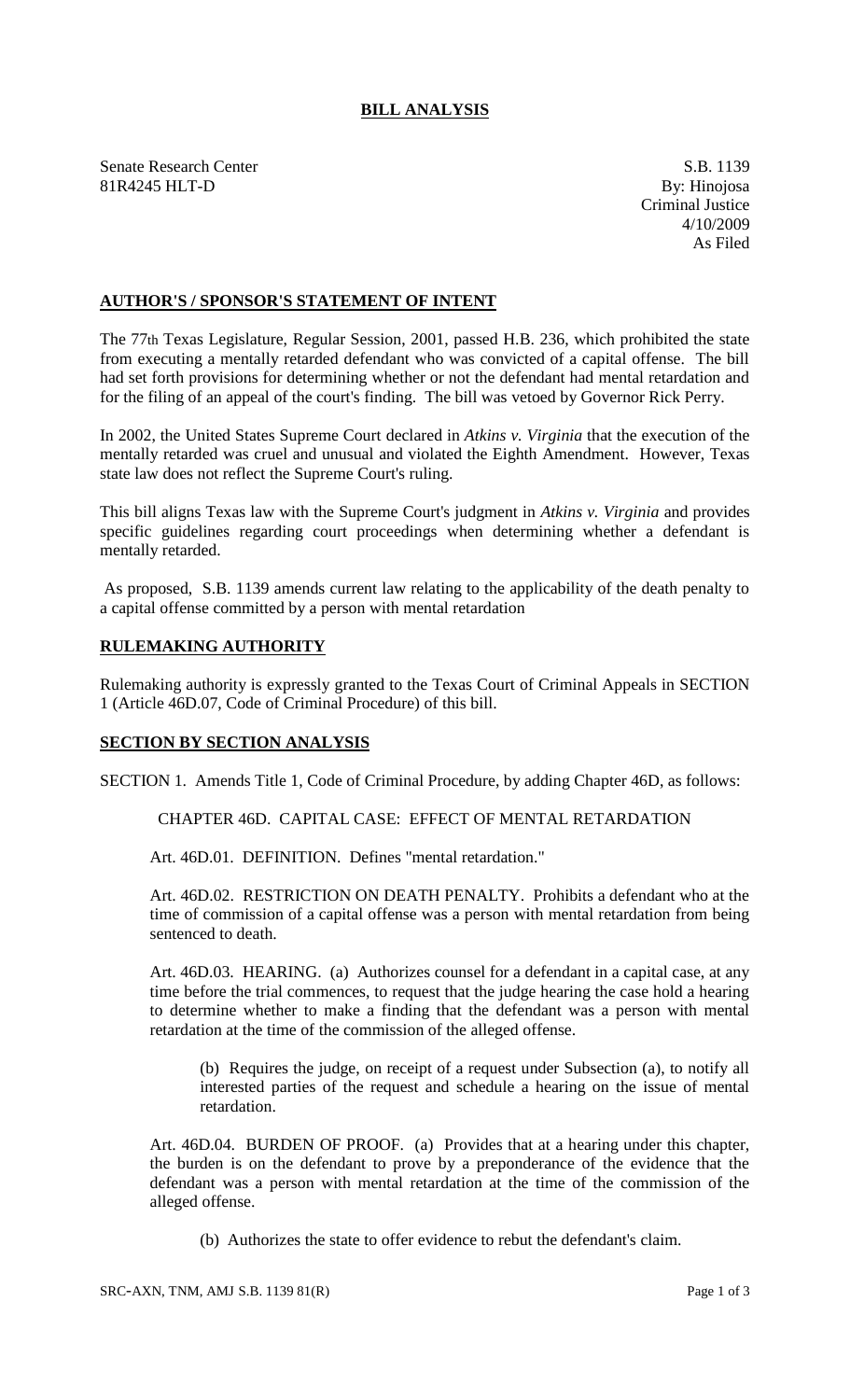Art. 46D.05. SENTENCING ALTERNATIVES. (a) Provides that if the judge finds that the defendant was a person with mental retardation at the time of the commission of the alleged offense and the defendant is subsequently convicted of the offense, Article 37.071 (Procedure in Capital Case) does not apply to the defendant, and requires the judge to sentence the defendant to imprisonment in the Texas Department of Criminal Justice for life without parole.

(b) Requires the judge, if the judge finds that the defendant was not a person with mental retardation at the time of the commission of the alleged offense, to conduct the trial in the same manner as if a hearing under this chapter had not been held. Prohibits the jury at the trial of the offense from being informed of the fact that the judge has found under this article that the defendant was not a person with mental retardation and authorizes the defendant to present at trial evidence of mental disability as permitted by Article 37.071.

(c) Requires that the judge, before the trial of the offense under Section 19.03 (Capital Murder), Penal Code, commences, make the finding described by Subsection (b).

Art. 46D.06. APPOINTMENT OF DISINTERESTED EXPERTS. Requires the judge, on the request of either party or on the judge's own motion, to appoint disinterested experts experienced and qualified in the field of diagnosing mental retardation to examine the defendant and determine whether the judge should make a finding that the defendant is a person with mental retardation. Authorizes the judge to order the defendant to submit to an examination by experts appointed under this article.

Art. 46D.07. INTERLOCUTORY APPEAL. (a) Provides that the defendant and the state are entitled to appeal a finding described by Article 46D.05(b).

(b) Requires the court of criminal appeals to adopt rules as necessary for the administration of the appeals process established by this article.

(c) Provides that an appeal under this article is a direct appeal to the court of criminal appeals, and requires the court of criminal appeals, as provided by court rule, to give priority to the review of an appeal under this article over other cases before the court.

Art. 46D.08. CONSTRUCTION WITH OTHER LAW. Provides that if the judge finds that the defendant was not a person with mental retardation at the time of the commission of the alleged offense and the defendant is subsequently convicted of the offense, the judge's finding does not preclude the defendant from filing a motion under Article 46.05 (Competency to be Executed) and notwithstanding Article 46.05(j) (relating to the defendant waiving the claim of privilege with respect to certain records relevant to whether the defendant is incompetent to be executed), is not admissible as evidence in a hearing under Article 46.05.

SECTION 2. Amends Chapter 6, Penal Code, by adding Section 6.05, as follows:

Sec. 6.05. MENTAL RETARDATION AFFECTING DEATH SENTENCE. (a) Defines "mental retardation."

(b) Prohibits a person from being punished by death for an offense committed while the person was a person with mental retardation.

(c) Authorizes a person who is sentenced to death at a trial that commences before September 1, 2009, to submit to the convicting court a motion for a hearing on the issue of mental retardation, to be conducted in the same manner as a hearing under Chapter 46D, Code of Criminal Procedure. Authorizes the court, on a finding by the court that documentary evidence supports an assertion that the person was a person with mental retardation at the time of the commission of the alleged offense, to order a hearing that, except for occurring after sentencing, is